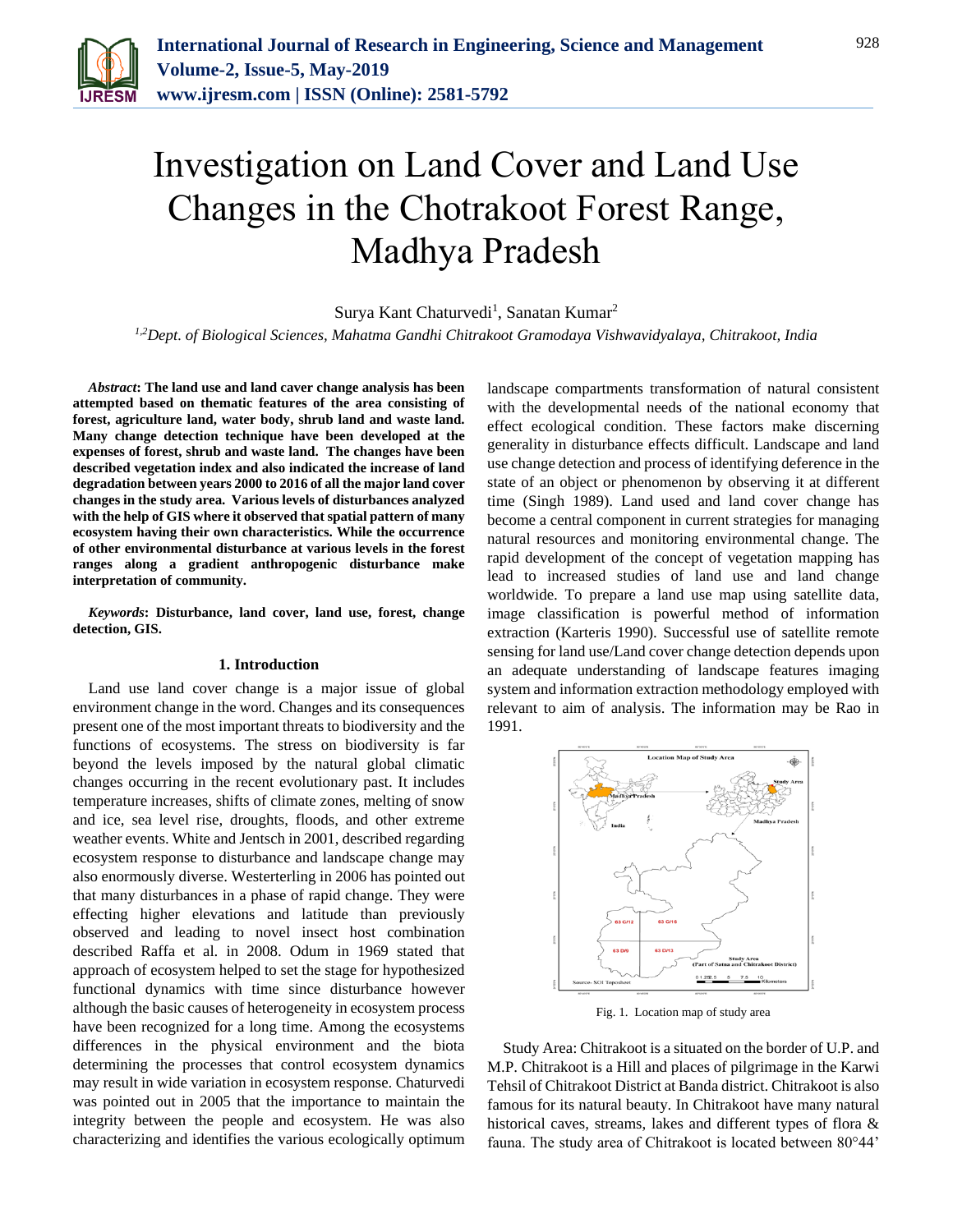

48.042" to 80°54' 51.53" E latitude and 25°12' 13.0823" to 25°2' 19.952" N longitude. The total area of study site is 32436.45hectare, of which 2591.91 hectare scrub land, 7370.28 hectare waste land, 2969.91 hectare agricultural land, 19024.2 hectare forest and 480.15 hectare was water bodies' area correspondingly. Study site is situated in the north region of Satna district of M.P. and southern part of Chitrakoot district U.P. There are different features, which effect `the life style and culture followed in the particular place like the latitudinal and longitudinal position of the place topography, soil, geology and minerals, climate and vegetation Chitrakoot comprises vast diversity in its topography, climate and vegetation the region present huge varieties of landforms from deep valleys to lofty mountains.

*Boundaries:* Chitrakoot forest range lies on situated in the border of Chitrakoot District of UP. In North and east partially west; while Majhgawan Range of forest division Santa District of M.P. In South: Barondha Range of Satna District M.P. in West.

*Topographical Features:* The general topography of the study area is gradually undulating to flat where the area is sloping towards north and south. It is marked by low isolate hill range or hillocks. Most of the area is occupied by agricultural land waste land with bare or with very scant vegetation cover at many places heaps of bare rock boulders can be observed. Forest cover accounts almost three- fourth of the study area.

Toposheet map of the study area; Thetoposheet map (Figure.2) shows an outline of the study area which is prepared by using toposheetNo, 63D-13, 63D-9, 63C-12, 63C-16, fromthe study area has been cut and scanning has done. It shows clear boundaries of the study area. Following images show disturbances in the various levels in the study area through the satellite images.



Fig. 2. Topography

## **2. Materials and Methods**

- 1. *Satellite data product:* Landsat ETM 2000, 2006 and IRS-l C (LISS-III) 2010 digital data were used for the present study of landscape analysis in one-decade seasonal change. Satellite data used for digital interpretations.
- 2. Ancillary Data:
- a) Survey of India Toposheet (Scale 1:500000),
- b) Relevant literature.
- c) Demographic data from revenue department
- d) Forest working plans, the wildlife management plan and the action plan from the concerned forest departments
- e) Silva ranger compass
- f) Hypsometer etc.
- g) Tape, Rope, Red flag, Altimeter
- h) Global Positioning System
- i) GIS and Image Processing System
- j) Arc GIS, ErdasImagin 8.2, Ilwis 3.7 and Arc View.
- k) PC Core 2 Duo and 4 color monitor.
- l) Windows XP operating system.
- m) MS Office with Word, Excel, PowerPoint and Paint
- n) Other required materials.

### *A. Result*



Fig. 3. Land use and land cover of study area

Land use and land cover categories of study area were mapped using landsat TM data year 2000 2008 and 2016 of 150,000 scales. The satellite data was visually interpreted and after making through field check the map was finalized. The various disturbance and land cover classes interpreted in study area include, forest, agriculture land, water bodies, waste land, scrub land and settlement. Agriculture covered 21459 ha which is in 2016.Decreasing trend was observed in waste land from year 2000, 2008, 2016. Water Bodies i.e. River and Ponds covers area of 1282 ha in the year 2000.The comparison is made between the year 2000 & 2008 and the years 2008-2016, what changes occurred in the period of 16th years and in between 8th years. Taking the data from Geological Survey and Images of 2000, 2008 and 2016 it is concluded that in 16th years agriculture has gone through change of 17181ha, 23876ha, 21459 ha in the year 2000, 2008, 2016, area observed High Change and waste land has observes a change of 28571ha, 23061ha, 27733ha in the years 2000, 2008, 2016, Moderately Change. It is estimated that Less and Slight changes occurred in 2000 to 2016 40515 ha to 37326 ha forest and water resources which is estimated as in 2000 is 1282 ha and in 2008 and 2016, 1243ha and 957ha water recourse cover showed change of study area.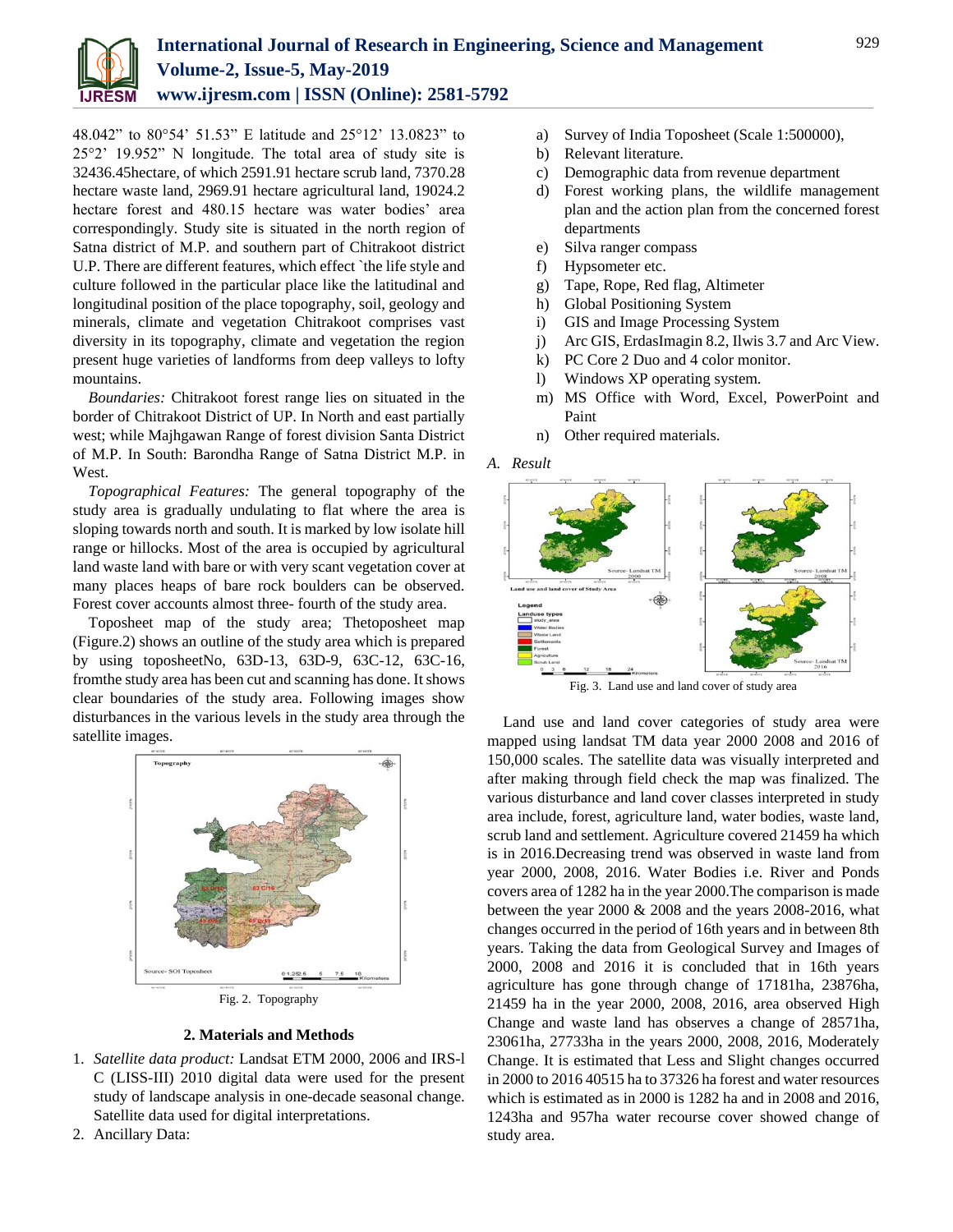

From the current study it is evident that the considerable decrease in forest covers for the period of 2000, 2008 and 2016. It is much evidence from the table no, 1 and figure No,3, depicting the overall trend in the land cover and land used change for the period from 2000 to 2016 years.

Table 1 overall trend in the land cover and land used change for the period from 2000 to 2016 years

| Regime              | $Year-2016$    | Year-2008 | Year - 2000 |
|---------------------|----------------|-----------|-------------|
|                     | Area in (Hct.) |           |             |
| Settlement          | 658            | 611       | 422         |
| Waste land          | 27733          | 23061     | 28571       |
| Agriculture land    | 21459          | 23876     | 17181       |
| Forest              | 37326          | 39242     | 40515       |
| <b>Water Bodies</b> | 957            | 1243      | 1282        |
| Scrub land          | 2400           | 2500      | 2591        |

These changes were at the expense of forest, agriculture land, waste land, and scrub land and water body and settlement in the table no- 1 in additional farmers in the area is encroaching and cultivating sloppy and marginal areas which aggravate land degradation.

#### **3. Discussion**

Land use land cover changes are complex and interrelated that is the expansion of other (Belay, 2002; Abate, 2011). In relation to this finding recent watershed waste land used studies has showed that land used change is brutal and there has been agriculture land size expansion at the expanse of natural vegetation cover lands and marginal areas with ought any appropriate conservation measure (Woldeamlak, 2002; Amsalu et al.2006; Gessesse and Kleman, 2007). Similarly, Gete and Hurni in 2001 have also documented the expenses of forest land between 1957 and 1982 in Dembecha area, Northwestern Ethiopia. The study reveals the existed land cover change aggravated land degradation. Similarly, Belay in 2002 illustrated that the expansion of agriculture towards the steeper slopes has accelerated soil erosion in Ethiopia. Tilahun et al. 2001 also accounted that declining vegetative cover and increase forming on steep slopes in Ethopian highlands has eroded depleted soil in situ, so that soil degradation is now a widespread environmental problem. Some impacts of poverty and land degradation which are caused changes include increase of poverty and migration, land productivity decline, loss of biodiversity, decline of ground water recharge and carbon storage capacity change in population size, and spatial distribution Abate, 2011. As stated by Abbas et al 2010, more recent significant effects of land use change include urban sprawl, soil erosion, soil and land degradation salinization and desertification, as discussed above the present research has shown complex linkages of land use and land cover change with land degradation.

#### **4. Conclusion**

Land use/ cover change degradation using GIS and remote

sensing applications in the study area verify that forest shrub and waste land were informed in to cultivated land. This proper proceed from the principles of them with ERDAS software analyzing their result and comparing their advantage and disadvantage. Remote sensing and GIS together can supply timely and accurate information needed for forest planning and management. This research shows that visual element in image interpretation can be used for forest change detection very effectively. It has been found the vast changes occurred due to migration of the people to cities due to endangered species and forest. Furthermore, the land use policy of the country should be effectively implemented to reverse the trend of Land cover change and land degradation and at the same time to enhance the livelihood of farming households. Therefore, it can be observed that the last years of change detection mapping and this impact and place of forest mapping is increasing year by year.

#### **References**

- [1] Abate S (2011). Evaluating the land use and land cover dynamics in Borena Woreda of South Wollo highlands, Ethiopia. Journal of Sustainable Development in Africa, 13 (1): 87-105.
- [2] Abbas I, Muazu M, Ukoje J (2010). Mapping land use-land covers and change detection in Kafur local government, Katsina, Nigeria (1995- 2008) using remote sensing and GIS. Research Journal of Environmental and Earth Sciences, 2(1): 6-12.
- [3] Amsalu A, Leo S, Jan de G (2006). Long-term dynamics in land resource use and the driving forces in Beressa watershed, highlands of Ethiopia. Journal of Environmental management, 83: 13-32.
- [4] Belay T (2002). Land-cover/land-use changes in the Derekolli catchment of the South Welo Zone of Amhara Region, Ethiopia. Michigan State University Press, 18(1): 1-20.
- [5] Berhan G (2010). The role of Geo-information technology for predicting and mapping of forest cover spatio-temporal variability: Dendi district case study, Ethiopia. Journal of Sustainable Development in Africa,  $12(6)$ : 9-33.
- [6] Bormann, F.H, and G.E.Likens.1979.Pattern and process in a forested ecosystem. Springer- Verlag, Berlin, Germany.
- [7] Chaturvedi, S.K.20005,GIS as atool for evaluation of optimal landscapes in Shimla district. National Journal of life Science, 2(Supp.),207-212.
- [8] Chauhan, S. Parmeshwar (2003), "Change Detection in Sal Forest in Dehradun Forest Division using Remote Sensing and Geographical Information System",Journal of the Indian Society of Remote Sensing, 31(3).
- [9] Forest Survey of India, (1995). The State of Forests Report. Govt. of India, Ministry of Environment and Forests, Dehradun. (Report).
- [10] Gessesse D, Kleman J (2007). Pattern and Magnitude of Deforestation in the South Central Rift Valley Region of Ethiopia. Mountain Research and Development, 27: 162-168.
- [11] Gete Z, Hurni H (2001). Implications of land use and land cover dynamics for mountain resource degradation in the Northwestern Ethiopian Highlands. Mountain Research and Development. 21 (2): 184-191.
- [12] Kiage L, Liu K, Walker N, Lam N, Huh O (2007). Recent land-cover/use change associated with land degradation in the Lake Baringo catchment, Kenya, East Africa: evidence from Landsat TM and ETM+. International Journal of Remote Sensing, 28(19): 4285- 4309.
- [13] Karwariya Sateesh, Goyal Sandip (2011). Land use and Land Cover mapping using digital classification technique in Tikamgarh district, Madhya Pradesh, India using Remote Sensing. International journal of Geomatics and Geosciences volume 2, no 2, 2011.
- [14] Mapping of Forest Cover in Rewari District Through Remote Sensing. HARSAC technical report No. HARSAC/TR/06/98.
- [15] Messerlli B. and P. (1978), Wirtschaft liche Entwicklung and okologische Belast barkeitimberg gebiet (MAB Scheiz).Geographical Helvetica, 33:203-210.